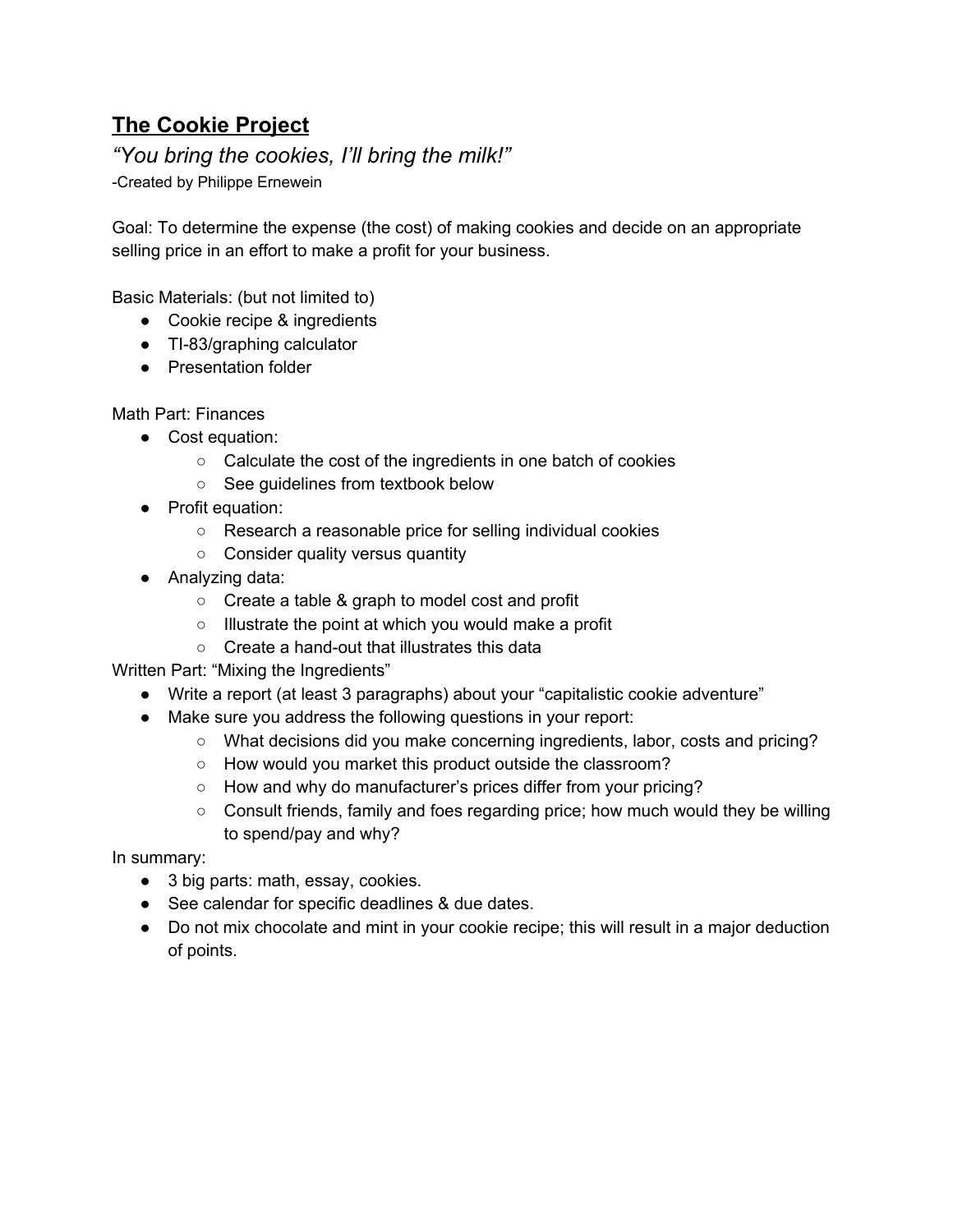#### PORTFOLIO PROJECT **Making a Profit** Have you ever wondered how prices are determined? People who make a product must determine how much money to charge so that they make a profit. Profit is the money remaining after expenses are subtracted from income. Determine the expenses of making cookies and decide on a selling price so that you earn a profit. **PROJECT GOAL Financial Plans** Work with a partner. Choose a cookie recipe you want to make. 1. CALCULATE EXPENSES · INGREDIENTS **Calculate or estimate** how much the ingredients  $\bullet$  TIME **Calculate the cost of** in one batch of cookies cost. your time to make one For example: • FIXED EXPENSES batch. Cost of 1 cup of sugar  $=$ **Hourly Assume that you** Hours  $\frac{\text{Cost of a bag}}{\text{Sumer bar has}} = \frac{\$1.89}{10}$ Labor ×  $=$  worked  $\approx$  \$.19 pay must pay \$25 for costs Cups per bag a permit to sell cookies.

2. CALCULATE INCOME Research a reasonable price to charge for selling your cookies individually. How much income can you make per batch?

 $\Theta$ 

 $\lceil \cdot \rceil$ R  $\overline{\phantom{a}}$